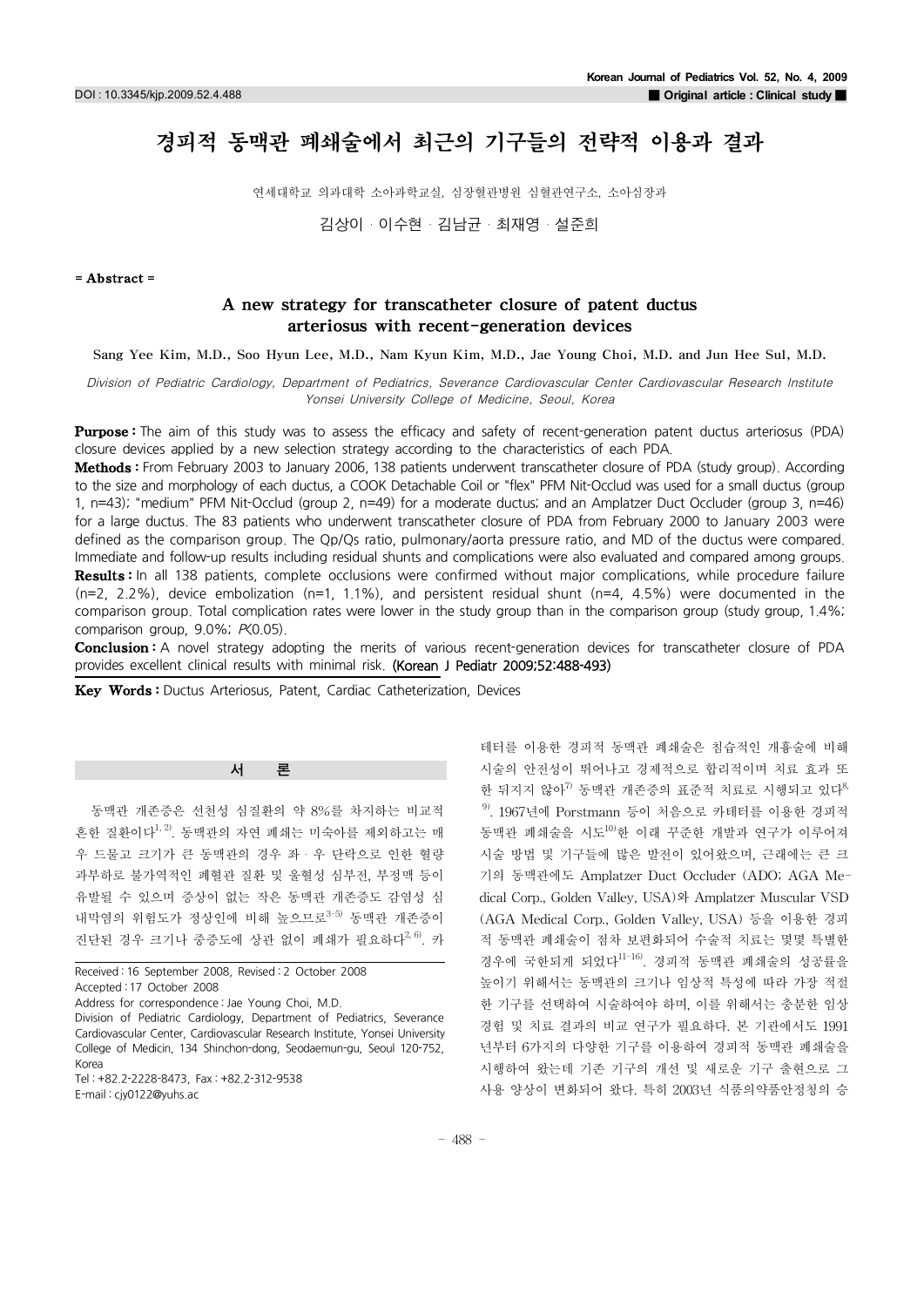인 이후 사용이 증가된 ADO를 포함하여 새로운 기구들을 이용 한 경피적 동맥관 폐쇄술의 시술 결과는 과거보다 향상되었으나 이러한 변화에 대한 연구는 별로 없는 실정이다. 저자들은 경피적 동맥관 폐쇄술에 최근의 새로운 기구들을 적용하여 전략적으로 시술한 치료 결과를 평가하고 효과적인 기구 선택과 시술 성공률 향상에 도움이 되기 위하여 본 연구를 시행하였다.

#### 대상 및 방법

### 1.대상군과 대조군

ADO가 적용되기 시작한 2003년 2월부터 2006년 1월까지 3년 동안 연세대학교 심장혈관센터 소아심장과에서 흉부방사선검사, 심전도,심초음파검사로 다른 심장 질환을 동반하지 않은 동맥관 개존증을 진단받고 경피적 동맥관 폐쇄술을 시행받은 환아 138명 을 대상군으로 하였다.그리고 ADO가 적용되기 이전 시기인 2000년 2월부터 2003년 1월까지 3년간 경피적 동맥관 폐쇄술을 시행받은 89명의 환자를 대조군으로 설정하였다.

## 2.기 구

기구 선택의 기준은 동맥관의 크기 및 폐혈류와 체혈류의 비  $(Q<sub>D</sub>/Q<sub>S</sub>$  ratio)에 따라 다음과 같이 하였다. 작은 동맥관 $(Q<sub>D</sub>/Q<sub>S</sub>$ < 1.5혹은 동맥관 최소 직경<2.0mm,제1군,n=43)에는 COOK Detachable Coil (CDC; COOK Medical Inc., Bloomington, IN, USA, Fig. 1A) 혹은 "flex" PFM Nit-Occlud (f-PNO; PFM AG,Cologne,Germany)를 사용하였고 중등도 크기의 동맥관 (Qp/Qs 1.5-2.0 혹은 동맥관 최소 직경 2.0-3.9 mm, 제2군, n= 49)에는 "medium"PFM Nit-Occlud(m-PNO,Fig.1B)를 사용 하였으며 중간 크기부터 큰 크기의 동맥관(Qp/Qs>2.0이며 동맥 관 최소 직경=4.0 mm, 제3군, n=46)에는 ADO (Fig. 1C)를 사용 하였다.기구를 선택함에 있어 동맥관의 크기 및 Qp/Qs비와 함 께 동맥관의 형태 또한 고려하여야 하므로 위에 기술한 적용 기준 을 그대로 따르지 못한 예외적인 경우가 있었는데 5명의 작은 동

맥관 개존증 환자에서는 대동맥쪽 팽대부(aorticampulla)가 충분 히 커서 m-PNO를 사용하였고,4명의 중등도 크기 동맥관 개존증 환자에서는 동맥관의 가장 좁은 부분이 잘 팽창되는 성질을 보여 (highly-compliant)코일 색전이 우려되어 ADO를 사용하였다.

#### 3.시술 방법

소아는 케타민(ketamine)정맥 마취,성인은 리도카인(lidocaine) 국소 마취 하에 환자의 대퇴정맥과 대퇴동맥에 4 또는 5 French 유도관(sheath)을 넣어 일반적인 심도자 검사를 시행하였 고 혈역학적 평가를 시행하였다.그리고 4 또는 5 French의 Pigtail카테터로 대동맥 촬영을 하여 동맥관의 최소 직경과 형태 를 확인하였고 위에 서술한 기준에 따라 적절한 기구를 선택하였 다.구체적인 시술 방법은 이전 문헌에 이미 기술된 바와 같은 방 법 17,18)으로 시행하였다.

#### 4.추적 관찰

시술 직후 혈관 조영술을 하여 기구의 위치와 동맥관의 폐쇄 정 도를 확인하였고 당일 저녁과 다음날 아침 이학적 검사 및 흉부 방사선 촬영을 하여 합병증 및 기구 위치를 확인하였다.시술 후 1일에는 심초음파 검사를 시행하여 동맥관의 폐쇄 여부를 다시 확 인하였다.시술 후 1개월,6개월,12개월,그리고 12개월 이후에 외 래에서 이학적 검사 및 심초음파 검사를 시행하여 동맥관의 폐쇄 여부와 잔류 단락, 합병증을 평가하였다. 잔류 단락은 색 도플러 (colorDoppler)심초음파 검사에서 폐동맥과 하행대동맥의 난류 를 관찰하여 확인하였다.

#### 5.통계적 분석

환자들의 나이 및 체중을 각 군 별로 비교하였고 시술 전 심도 자술 시행시 측정한 폐혈류와 체혈류의 비(Qp/Qsratio),폐동맥 압과 대동맥압의 비(Pp/Psratio),그리고 동맥관의 최소 직경 (minimum diameter,MD)을 각 군 별로 평균값,표준편차와 중 앙값을 구했으며 SPSS for Windows (version 12.0, SPSS, Chicago,IL,USA)의 Student st-test와 ANOVA test를 이용



Fig. 1. Photographs of devices. (A) COOK Detachable Coil. (B) PFM Nit- Occlud. (C) Amplatzer Duct Occluder.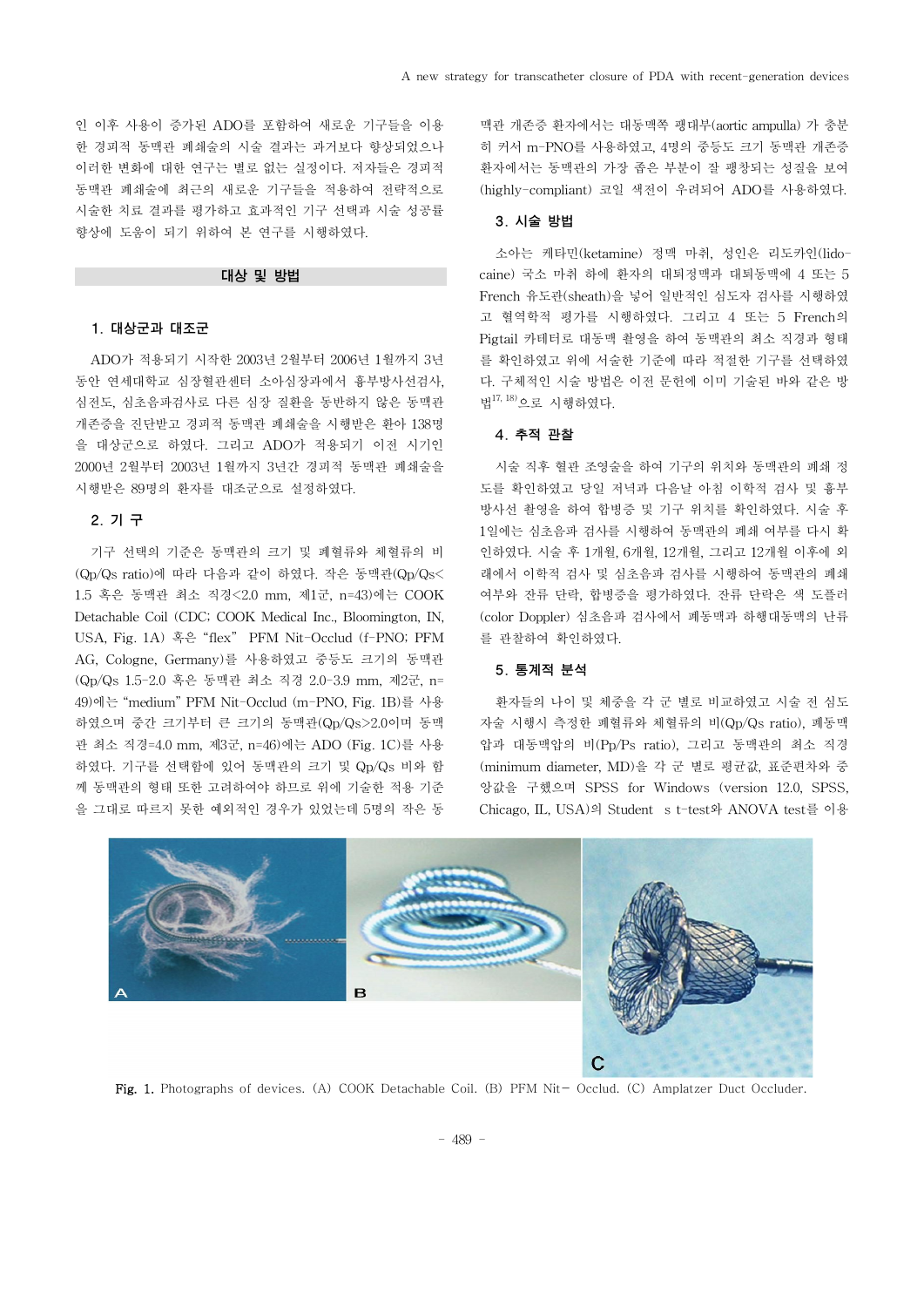하여 통계적 비교 분석을 시행하였다.추적 관찰 기간에 따른 기구 별 잔류 단락률은 백분율로 표시하였고 chi-square test를 이용하 여 통계적으로 비교 분석하였다.*P*-value가 0.05미만인 경우 통 계적으로 유의한 것으로 판단하였다.

결 과

#### 1.대상 환자군의 특성

대상 기간 동안 총 138명(100%)의 환자가 동맥관 개존증으로 경피적 동맥관 폐쇄술을 시행받았다.시술에 실패한 예는 없었으 며 모든 환자에서 추적 심초음파 검사 상 완전한 동맥관 폐쇄를 확인할 수 있었고 재시술을 시행하게 된 예는 없었다. 환자의 나이 및 체중은 대상군 및 대조군 사이에 통계적으로 유의한 차이가 없 었고 대상군 내 각 군별로도 통계적으로 유의한 차이가 없었다. Qp/Qs 비는 제1군에서 1.180.13, 제2군에서 1.74±0.28, 제3군에서 2.34±0.81였고 제1,2군 각각과 제3군 사이에 통계적으로 유의한 차이가 있었다(P<0.05). Pp/Ps 비는 제1군에서 0.25±0.06, 제2군 에서 0.26±0.07,제3군에서 0.37±0.18였고 제 1,2군 각각과 제3군 사이에 통계적으로 유의한 차이가 있었다(*P*<0.05).동맥관 최소 직경은 제1군에서 1.91±0.75 mm, 제2군에서는 3.02±1.37 mm, 제 3군에서는 4.88±1.75mm였고 모든 군 사이에 통계적으로 유의한 차이가 있었다(*P*<0.001).대상군 전체와 대조군 사이에는 Qp/Qs 비,Pp/Ps비,동맥관 최소 직경 모두 통계적으로 유의한 차이가 없었다(Table 1).

## 2.잔류 단락

제1군은 시술 후 1일에 16%,1개월에 9%,6개월에 5%,12개월 에 0%,12개월 이후에 0%의 잔류 단락률을 보였고 제2군은 시술 후 1일에 31%,1개월에 18%,6개월에 4%,12개월에 2%,12개월 이후에 0%의 잔류 단락률을 보였으며 제3군은 시술 후 1일에 26%,1개월에 7%,6개월에 2%,12개월에 0%,12개월 이후에 0% 의 잔류 단락률을 보였다.모든 시기에서 대상군이 대조군에 비해

더 높은 완전 폐쇄율을 보였으나 통계적으로 유의한 수준의 차이 는 아니었다.그러나 *P*-value0.1하에 시술 후 12개월 이후의 완 전 폐쇄율이 대상군에서 100%,대조군에서 96%로 나타나 새로운 기구 선택 기준을 적용한 군에서 완전 폐쇄율이 향상되었음을 시 사하였다(Table2,Fig.2).

#### 3.합병증 및 시술 과정의 문제점

대상군에서 시술에 실패한 환자는 없었으나 대조군에서는 2명 (2.2%)에서 기구 삽입에 성공하지 못하였다. 시술 후 12개월 이후 까지 잔류 단락이 남은 환자도 대상군에서는 없었으나 대조군에서 는 4명(4%)이 있었다.기구 색전도 대상군에서는 없었으나 대조 군에서는 1명(1.1%)에서 코일 색전이 있었다. 위의 세 가지 주요 합병증을 모두 합하면 대상군에서는 0명(0%)이었으나 대조군에 서는 총 7명(7.9%)으로 나타나 통계적으로 유의하게 대상군에서 주요 합병증이 낮았다(*P*=0.001).그 외 경피적 동맥관 폐쇄술 후 나타날 수 있는 합병증인 용혈 현상,좌폐동맥이나 대동맥쪽의 협 착 및 축착, 심내막염, 동맥관 재개통(recanalization) 등은 $^{2,\,19)}$  대 상군과 대조군 모두에서 발견되지 않았다.경미한 합병증으로 서 혜부 혈종으로 인한 일시적 발등 동맥 맥박 감소가 대상군에서 2 명(1.4%) 있었고 대조군에서도 2명(2.2%) 있었다. 전체 합병증의 빈도는 대상군 138명 중에서는 2명(1.4%)이었으며 대조군 89명 중에서는 8명(9.0%)으로 통계적으로 유의하게 대상군에서 낮았다 (*P*<0.05, Table 3).

고 찰

경피적 동맥관 폐쇄술은 1980년대 중반 이후 Rashkind double umbrella device, Gianturco coil, Sideris Buttoned device 등의 기구를 사용하며 많은 경험이 축적되고 그 효과와 안전성이 검증 되었으나 기구마다 여러 단점들이 남아 있었다. 최근에는 지속적 인 임상 경험을 토대로 과거보다 개선된 기구들을 사용하여 보다 안전하고 좋은 치료 결과를 얻고 있다.시술에 사용되는 기구는 대 개 동맥관의 크기에 따라 선택이 되는데 일반적으로 2-3mm 이

Table 1. Clinical and Hemodynamic Data According to the Groups

|                                              | Study Group                                                    |                                                                 |                                                                    |                                                                    |                                                | Comparison Group $(n=89)$                                           |                                                  |
|----------------------------------------------|----------------------------------------------------------------|-----------------------------------------------------------------|--------------------------------------------------------------------|--------------------------------------------------------------------|------------------------------------------------|---------------------------------------------------------------------|--------------------------------------------------|
|                                              | Group $1$ (n=43)                                               | Group $2(n=49)$                                                 | Group $3(n=46)$                                                    | Total $(n=138)$                                                    | $P$ value <sup><math>\overline{ }</math></sup> |                                                                     | $P$ -value <sup><math>\overline{ }</math></sup>  |
| Age $(mo)$<br>$BWt$ $(kg)$<br>Qp/Qs<br>Pp/Ps | $97 \pm 171$ (37)<br>22±18(14)<br>1.18±0.13<br>$0.25 \pm 0.06$ | 110±175(26)<br>$21 \pm 19$ (12)<br>1.74±0.28<br>$0.26 \pm 0.07$ | 266±288 (89)<br>$32\pm25$ (28)<br>$2.34\pm0.81$<br>$0.37 \pm 0.18$ | $194\pm254$ (33)<br>$27\pm22$ (13)<br>$2.02+0.71$<br>$0.32\pm0.15$ | NS<br>NS<br>50.05<br>50.05                     | $101 \pm 159$ (37)<br>23±18(14)<br>$1.4 \pm 0.3$<br>$0.26 \pm 0.07$ | <b>NS</b><br><b>NS</b><br><b>NS</b><br><b>NS</b> |
| $MD$ (mm)                                    | $1.9 \pm 0.8$                                                  | $3.0 \pm 1.4$                                                   | $4.9 \pm 1.8$                                                      | $4.0 \pm 1.8$                                                      | 50.001                                         | $2.9 \pm 1.3$                                                       | <b>NS</b>                                        |

Data are expressed as mean±standard deviation (median)

\* P-value of comparison among subgroups of study group

 $\tau$ -value of comparison between study group (group  $1+2+3$ ) and comparison group

Abbreviations : BWt, body weight; Qp/Qs, ratio of pulmonary flow and systemic flow; Pp/Ps, ratio of pulmonary arterial pressure and systemic peak systolic pressure; MD, minimum diameter of the duct; NS, statistically not significant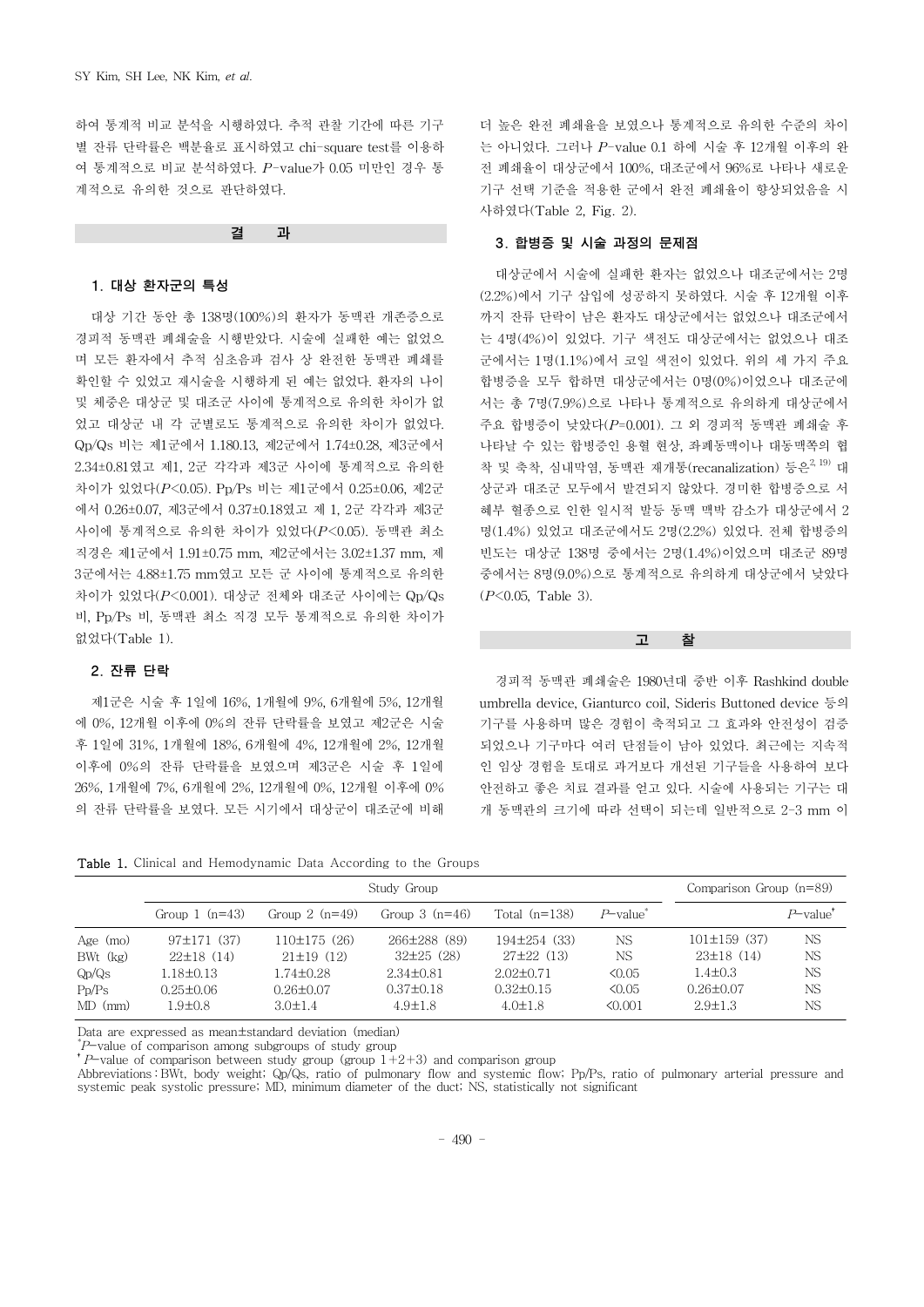|                 | Study Group          |                      |                  | Study Group     | Comparison Group         |  |
|-----------------|----------------------|----------------------|------------------|-----------------|--------------------------|--|
|                 | Group $1$ ( $n=43$ ) | Group $2$ ( $n=49$ ) | Group $3$ (n=46) | Total $(n=138)$ | $(n=89)$                 |  |
| 1 day           | 7(16%)               | 15 (31%)             | 12 (26%)         | 34(25%)         | 62 (70%)                 |  |
| $1 \text{ mo}$  | $4(9\%)$             | 9(18%)               | 3(7%)            | 17 (12%)        | 30(34%)                  |  |
| $6 \text{ mo}$  | 2(5%)                | $4(8\%)$             | $(2\%)$          | 7(5%)           | 12 (13%)                 |  |
| $12 \text{ mo}$ | $0 (0\%)$            | $1(2\%)$             | $0 (0\%)$        | $1\%$           | 5(6%)                    |  |
| $>12$ mo        | $0\%$                | $0 (0\%)$            | $(0\%)$          | $(0\%)$         | 4 ( $4\%$ ) <sup>*</sup> |  |

Table 2. Comparison of Residual Shunt Rates by Group and Follow-up Period

 $P$ -value of comparison between study group (group  $1+2+3$ ) and comparison group was 0.1



Fig. 2. Proportions of residual shunt according to group and follow-up period.

Table 3. Complications or Unexpected Final Outcomes

| Parameter                     | Study<br>Group<br>$(n=138)$               | Comparison<br>Group<br>$(n=89)$ | P—<br>value |
|-------------------------------|-------------------------------------------|---------------------------------|-------------|
| Major                         |                                           |                                 |             |
| Failure of device implant     | $(0\%)$                                   | $2(2.2\%)$                      | NS          |
| Device embolization           | $(0\%)$<br>$\left( \right)$<br>$\sqrt{2}$ | $1(1.1\%)$                      | NS.         |
| Residual shunt >12 mo         | $(0\%)$<br>$\left( \right)$<br>$\left($   | 4(4.5%)                         | < 0.05      |
| Subtotal                      | $(0\%)$<br>∩                              | $7(7.9\%)$                      | 0.001       |
| Minor                         |                                           |                                 |             |
| Temporary weak arterial pulse | $2(1.4\%)$                                | $2(2.2\%)$                      | NS.         |
| Total                         | $2(1.4\%)$                                | $8(9.0\%)$                      |             |

하의 작은 동맥관에는 코일이 이용되고 5mm 이상의 큰 동맥관 에는 ADO가 이용되는 추세이다<sup>20)</sup>.

1990년대부터 사용되었던 Gianturco coil의 경우 높은 동맥관 폐쇄율을 보이나 코일의 위치 조정,제거가 쉽지 않아 폐동맥 혹은 대동맥으로의 색전 위험이 있고 크기가 다양하지 않아 큰 동맥관 에는 여러 개의 코일을 시술해야 한다는 단점이 있었다<sup>21-23)</sup>. 이후 개발된 CDC는 코일을 완전히 분리하기 전에 반복적인 위치 변경 이 가능하도록 고안되어 적절한 위치에 코일을 삽입할 수 있고 또 한 코일이 잘못 삽입되었더라도 제거가 용이하다는 장점이 있으며

 $17, 24, 25$ ) 가격 효과 면에서도 유리한 기구이나 코일의 각 loop 사이 의 압착력(spring-back force)이 약하여 쉽게 늘어나는(accordion effect) 단점이 있다. CDC는 작은 크기의 동맥관 폐쇄에 적 합하고 스테인레스강 소재에 다크론 섬유가 부착되어 있어 코일에 의한 기계적 폐쇄와 동시에 코일 내부에 혈전이 생겨 잔류단락이 폐쇄된다(Fig. 1A). Duct-Occlud (DO; PFM AG, Cologne, Germany)는 PNO의 원형(protoform)이 되는 기구로서 스테인레 스강 소재로 만들어진 모래시계 모양 또는 이중 원추형 모양의 코 일이다. DO는 독특한 snap-on detachable mechanism 및 controlled release system으로 코일을 완전히 장착하기 전 여러 차 례 위치 조정이 가능하도록 고안되었으며 제거 또한 간편해 시술 이 쉽고 안전하다는 장점이 있다<sup>25)</sup>. PNO는 DO를 원형으로 하여 재질,형태,구성 및 기구 분리 장치를 개선한 기구로서 니켈과 티 타늄으로 만들어진 형상 기억 합금인 니티놀(nitinol)로 만들어져 DO에 비해 높은 강도를 유지하면서 원래 형상을 잘 유지할 수 있 도록 고안되었다.아울러 코일 내에 다양한 직경의 많은 loop를 가 져 잔류 단락의 가능성을 최소화하였고 대동맥쪽의 loop는 보다 강하며(reinforced)폐동맥쪽 코일의 windings는 대동맥쪽으로 역전된(reinforcedaorticloop)이중 원추 모양을 이루어 CDC보 다 강한 압착력을 가지므로 색전의 위험이 적으며 보다 큰 크기의 동맥관을 막을 수 있다<sup>25, 26)</sup> (Fig. 1B). ADO는 가장 최근에 개발 되어 가장 많이 쓰이는 기구로 주로 중등도 이상의 큰 크기의 동맥 관 폐쇄에 더 장점이 있으며 그 효용성과 안전성이 여러 연구들에 서 확인되고 있다<sup>15, 16, 27)</sup>. 역시 니티놀 소재로 만들어져 강도가 높 고 원래 형상을 잘 유지하는 성질이 있어 기구 폐쇄 시술시 자동적 으로 기구가 펼쳐지는 특성(self-expandable)이 있다.기구 내부 는 폴리에스터 섬유로 채워져 있어 혈전 폐쇄가 잘 일어나 단락 폐쇄율이 높다<sup>2, 28)</sup>. 아울러 조영제 투시 시간(fluoroscopy running time)이 다른 기구 이용시보다 짧아져 방사선 노출 시간 을 최소화할 수 있는 장점도 가진 것으로 보고되어 있다<sup>16)</sup> (Fig. 1C).

본 연구에서 대상군 138명 중 Qp/Qs 비가 1.5 미만이거나 동맥 관 최소 직경이 2.0 mm 미만이었던 43명(group 1)에서는 CDC 나 f-PNO가 사용되었고,Qp/Qs비가 1.5에서 2.0사이이고 동맥관 최소 직경이 2.0-3.9mm인 49명(group2)에서는 m-PNO가 사용 되었으며,Qp/Qs비가 2.0을 넘고 동맥관 최소 직경이 4.0mm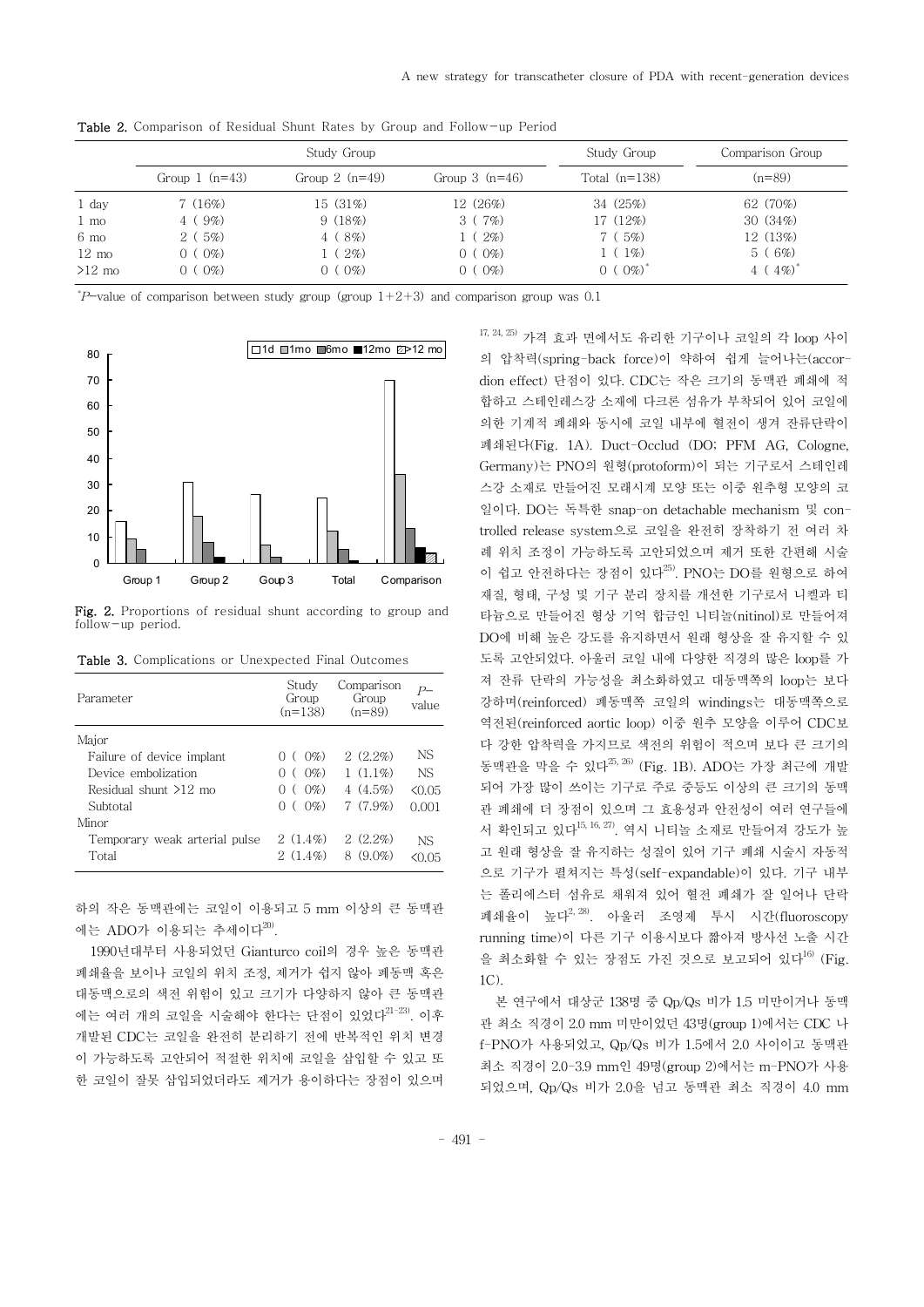이상인 46명(group 3)에서는 ADO가 사용되었다. 대조군 89명에 서는 DO와 PNO가 사용되었다. 대상군과 대조군 사이에 연령, 체 중 및 Qp/Qs 비, Pp/Ps 비, 동맥관 최소 직경은 의미 있는 차이를 보이지 않았다.기구 선택의 기준으로 Qp/Qs비가 잘 적용되었으 며 특히 제 3군에서 제 1,2군보다 Qp/Qs비가 통계적으로 유의하 게 큰 것을 알 수 있어 ADO를 선택하는 데에 Qp/Qs 비가 좋은 지표로 이용될 수 있음을 보여주었다. Qp/Qs 비와 함께 Pp/Ps 비 도 ADO를 선택한 군에서 다른 군과 유의한 차이가 있음을 알 수 있었다.동맥관 최소 직경도 각 군 별로 통계적으로 유의한 차이를 보여 기구를 선택하는 기준으로 동맥관의 크기 또한 잘 적용될 수 있음을 알 수 있었다(Table1).

잔류 단락이 시술 후 12개월 이후에도 남아 있는 환자는 대상군 에서 0명(0%)이었고 새로운 기구 선택 기준을 적용한 대상군에서 완전 폐쇄율이 향상되었음을 시사하였다(Table 1, 2, Fig. 2). 제3 군에서는 제1,2군에 비하여 더 빠르게 완전 폐쇄가 이루어지는 양상이었으며 시술 후 12개월 이후에는 1, 2, 3군 모두에서 잔류 단락률이 0%로 나타나 대상군의 모든 환자에서 동맥관의 완전 폐 쇄를 보였다(Table 2, Fig. 2).

과거 DO 기구들을 사용한 경피적 동맥관 폐쇄술의 결과<sup>17)</sup>를 살펴 보면 시술 후 5명(3.3%)에서 코일 색전이 발생하였고 4명 (2.7%)에서 시술이 실패하였으나 본 연구에서 새로운 기구 선택 기준을 적용해 CDC,PNO,ADO를 사용해 시술을 시행한 결과 에서는 모든 환자에서 시술이 성공적이었고 기구의 색전도 없었 다.시술 후 12개월 이후에는 동맥관 잔류 단락이 남아 있는 환자 도 없었으며 용혈 현상,좌폐동맥 혹은 대동맥쪽의 협착 및 축착, 심내막염 등도 없었다. 주요 합병증의 빈도가 대상군 138명 중 0 명(0%),대조군 89명 중 7명(7.9%)으로 대상군에서 통계적으로 유의하게 낮았다(*P*=0.001).경미한 합병증인 서혜부 혈종으로 인 한 일시적 발등 동맥 맥박 감소를 포함하여 살펴보면 대상군 138 명 중 2명(1.4%),대조군 89명 중 8명(9.0%)으로 전체 합병증의 빈도 또한 대상군에서 통계적으로 유의하게 낮게 나타나(*P*< 0.05)과거의 결과보다 향상된 안전성을 보여주었다(Table3).

코일에 의한 경피적 동맥관 폐쇄술은 동맥관 최소 직경이 중등 도 이하인 경우 높은 시술 성공율을 보이며 Nit-Occlud 또한 작 은 크기부터 중등도 크기의 동맥관 폐쇄에 향상된 성공률을 보이 는 안전한 방법으로 널리 시행되고 있다<sup>25, 29,30)</sup>. 본 연구에서 ADO의 사용이 승인된 이후 경피적 동맥관 폐쇄술을 시행받은 대 상군의 동맥관 완전 폐쇄율은 어떤 기구를 사용했는지와 관계 없 이 100%로 확인되었고 이전과 비교하여 더욱 향상된 시술 성공률 및 안전성을 나타냈다.이러한 결과는 큰 크기의 동맥관에서 ADO 를 사용하게 됨으로써 시술이 더 안전하게 시행될 수 있었기 때문 이기도 하지만 과거의 경우와 같이 작은 크기의 동맥관에 적용하 기 위해 고안된 기구를 큰 동맥관의 폐쇄에 무리하게 적용할 때에 증가할 수 있는 위험도를 줄일 수 있기 때문이기도 한 것으로 사료 된다.

결론적으로 과거에 경피적 폐쇄가 어려웠던 큰 크기의 동맥관

개존에 ADO를 사용할 수 있게 되고 이전 기구들의 단점들이 개 선된 최근 기구들을 각각의 특성에 적합하게 전략적으로 선택하여 시술함으로써 경피적 동맥관 폐쇄술의 결과가 향상되었고 더욱 안 전하고 완전한 효과를 나타내게 되었다.

## 요 약

목 적 :경피적 동맥관 폐쇄술은 동맥관 개존증의 표준 치료로 시행되고 있다.저자들은 동맥관의 최소 직경(MD)과 체혈류와 폐혈류의 비(Qp/Qsratio)를 기준으로 하여 선택한 각각의 기구 들로 경피적 동맥관 폐쇄술 시행한 후 추적 관찰 결과를 비교,분 석하여 새로운 기구 선택 기준의 효용성과 안전성을 알아보았다.

방 법 :2003년 2월부터 2006년 1월까지 본원에서 동맥관 개존 증을 진단받고 동맥관의 크기 및 Qp/Qs 비에 따라 CDC, PNO, ADO를 선택하여 경피적 동맥관 폐쇄술을 시행받은 138명의 환자 를 대상으로 하였다.그리고 2000년 2월부터 2003년 1월까지 본원 에서 DO,PNO로 경피적 동맥관 폐쇄술을 시행받은 89명의 환자 들을 대조군으로 설정하였다.시술 전 환자의 임상적,혈역학적 지 표들을 확인하였고 시술 후 1일,1개월,6개월,12개월,그리고 12 개월 이후 잔류 단락 유무 및 합병증을 평가,비교하였다.

결 과 : 대상군 138명 모두에서 시술에 성공하였고 기구 색전도 없었으며 시술 후 12개월 이후 잔류 단락이 남아있지 않았다. 주요 합병증의 빈도는 대상군 138명 중 0명(0%),대조군 89명 중 7명 (7.9%)이었고(*P*<0.05)전체 합병증의 빈도도 대상군 138명 중 2 명(1.4%),대조군 89명 중 8명(9.0%)으로(*P*=0.001)대상군에서 대조군에 비하여 의미 있게 합병증의 빈도가 낮았다.

결 론 :과거에 경피적 폐쇄가 어려웠던 큰 크기의 동맥관 개존 에 ADO를 사용하게 되고 이전 기구들의 단점들이 개선된 최근 기구들을 각각의 특성에 적합하게 전략적으로 선택하여 시술함으 로써 경피적 동맥관 폐쇄술의 결과가 향상되었고 더욱 안전하고 완전한 효과를 나타내게 되었다.

#### References

- 1) Schneider DJ, Moore JW. Patent ductus arteriosus. Circulation 2006;114:1873-82.
- 2) Giroud JM, Jacobs JP. Evolution of strategies for management of the patent arterial duct. Cardiol Young 2007;17 Suppl 2:68-74.
- 3) Campbell M. Natural history of persistent ductus arteriosus. Br Heart J 1968;30:4-13.
- 4) Satoh T, Nishida N. Patent ductus arteriosus with infective endocarditis at age 92. Intern Med 2008;47:263-8.
- 5) Fisher RG, Moodie DS, Sterba R, Gill CC. Patent ductus arteriosus in adults--long-term follow-up: nonsurgical versus surgical treatment. J Am Coll Cardiol 1986;8:280-4.
- 6) Gordon SG, Miller MW. Transarterial coil embolization for canine patent ductus arteriosus occlusion. Clin Tech Small Anim Pract 2005;20:196-202.